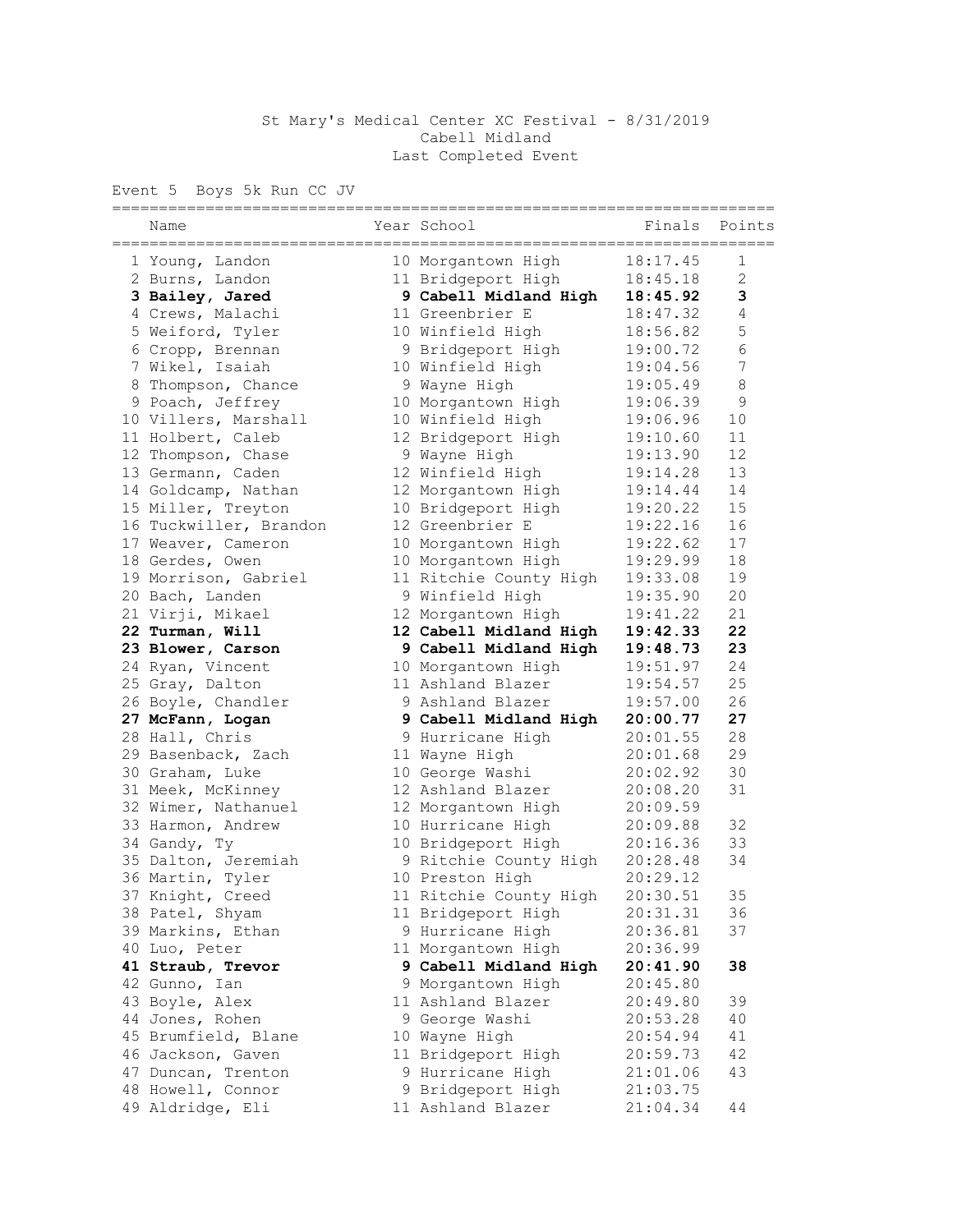50 Henderson, JD 51 Huffman, Jaden 52 Northrup, Eli 53 Goddard, Joey 54 Davis, Tyler 55 Wigal, Hunter 56 Reynolds, Dawson 57 Warner, Sam 58 Greene, Benjie 59 Ward, John 60 Williams, Parker 61 Holcomb, Wesley 62 Crowder, Wiley 63 Mayo, Jackson 64 Stahl, Logan 65 Hostuttler, Logan 66 Herron, Carter 67 Pennington, Reid 68 Barker, Evan 69 Clifton, Gage 70 Novotnik, Jordan 71 Hendrickson, Michael 72 Colebank, Tyler 73 Settle, Dalton 74 Baker, Mark 75 Watts, Ty 76 Fox, Adam 77 Backus, Samuel 78 Cox, Hudson 79 Nicely, John 80 Wheeler, Lucas 81 Holcomb, Wyatt 82 Patel, Shiv 83 Deiss, Christian 84 Groe, Zachary 85 Chancellor, Dax 86 Talbott, Caleb 87 Corey, Braidon 88 Epps, Gregory 89 Brammer, Layne 90 Grafton, Grover 91 Jones, Hunter 92 Armes, Elijah 93 Bush, Andrew 94 Sullivan, Jack 95 Wiley, Caleb 96 Reynolds, Caleb 97 King, Jonah 98 Pennington, Skylar 99 Elswick, Braden 100 Coy, Jacob 101 Davis, Brenden 102 Skaggs, Luke 103 Good, Owen 104 Adkins, Josh 105 Withrow, Daniel 106 Huff, Briar

|         | 10 Ritchie County High               | 21:06.23             | 45   |
|---------|--------------------------------------|----------------------|------|
|         | 10 Cabell Midland High               | 21:10.57             | 46   |
| 9       | Shady Spring High                    | 21:10.79             |      |
| 10      | Bridgeport High                      | 21:15.34             |      |
| 10      | Winfield High                        | 21:17.25             | 47   |
| 12      | Parkersburg                          | 21:22.47             | 48   |
| 12      | Williamstown High                    | 21:27.48             | 49   |
| 9       | Hurricane High                       | 21:32.77             | 50   |
| 12      | Hurricane High                       | 21:37.92             | 51   |
| $11 \,$ | George Washi                         | 21:38.73             | 52   |
| 9       | Ashland Blazer                       | 21:40.59             | 53   |
| 9       | Nicholas Cou                         | 21:47.26             | 54   |
| 10      | Nicholas Cou                         | 21:48.33             | 55   |
| 10      | George Washi                         | 21:48.39             | 56   |
| 12      | Preston High                         | 21:52.69             |      |
| 12      | Ritchie County High                  | 21:57.70             | 57   |
| 9       | Morgantown High                      | 22:02.75             |      |
| 9       | Hurricane High                       | 22:06.95             | 58   |
| 10      | Parkersburg                          | 22:10.04             | 59   |
| 10      | Bridgeport High                      | 22:10.83             |      |
| 10      | Greenbrier E                         | 22:10.85             | 60   |
| 10      | Williamstown High                    | 22:13.95             | 61   |
| 10      | Morgantown High                      | 22:14.28             |      |
| 9       | Ritchie County High                  | 22:14.72             | 62   |
| 12      | Ritchie County High                  | 22:15.35             | 63   |
| 11      | Cabell Midland High                  | 22:19.20             | 64   |
| 6       | Eastern Gree                         | 22:20.12             |      |
| 10      | Bridgeport High                      | 22:20.60             |      |
| 9       | Boyd County                          | 22:23.50             |      |
| 12      | Williamstown High                    | 22:27.42             | 65   |
| 9       | Parkersburg                          | 22:28.83             | 66   |
| 10      | Clay County High                     | 22:31.07             | 67   |
| 10      | Nicholas Cou                         | 22:38.62             | 68   |
| 10      | Hurricane High                       | 22:39.78             |      |
| 10      | George Washi                         | 22:45.10             | 69   |
| 9       | Williamstown High                    | 22:48.05             | $70$ |
|         | 11 Greenbrier E                      | 22:48.28             | 71   |
|         | 10 Boyd County                       | 22:50.76<br>22:53.33 |      |
| 9<br>9  | Morgantown High                      | 22:54.83             |      |
|         | Ashland Blazer                       |                      | 72   |
| 12      | 11 Bridgeport High                   | 22:55.42             | 73   |
| 9       | Clay County High<br>Clay County High | 22:56.27<br>23:06.76 | 74   |
| 11      |                                      | 23:08.12             | 75   |
| 12      | Parkersburg<br>Boyd County           | 23:09.09             |      |
| 12      |                                      | 23:13.24             | 76   |
| 9       | George Washi<br>South Charle         | 23:15.69             |      |
| 9       | Cabell Midland High                  | 23:17.13             |      |
| 12      | Hurricane High                       | 23:20.28             |      |
| 9       | Cabell Midland High                  | 23:21.39             |      |
| 9       | PikeView High                        | 23:22.72             |      |
| 12      | Ritchie County High                  | 23:23.92             |      |
|         | 11 Ashland Blazer                    | 23:27.40             |      |
|         | 6 Hurricane Middle                   | 23:28.13             |      |
|         | 12 Cabell Midland High               | 23:29.64             |      |
|         | 9 Shady Spring High                  | 23:35.39             |      |
|         | Bridgeport High                      | 23:37.30             |      |
|         |                                      |                      |      |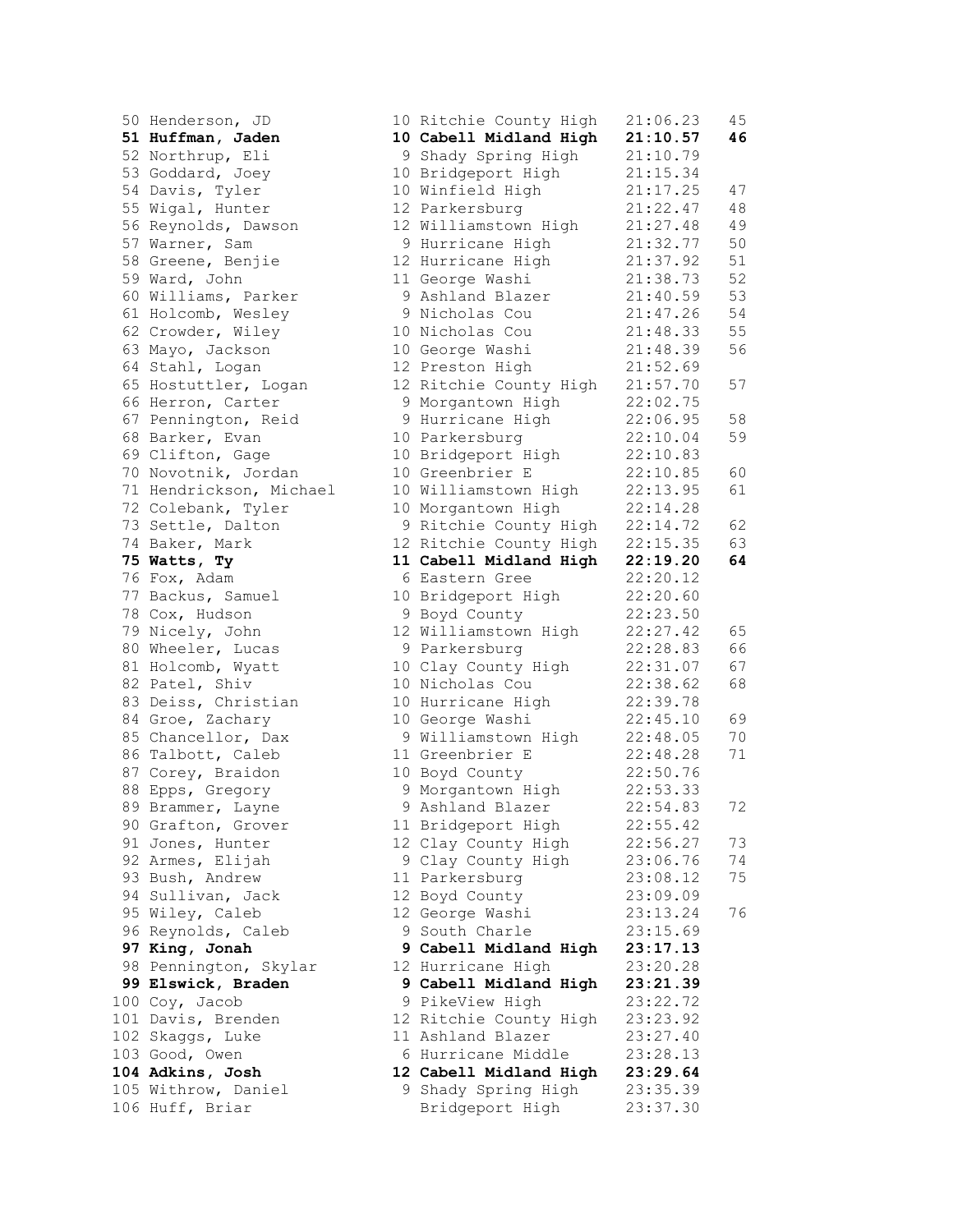| 107 Draper, Wyat         | 12 Wayne High          | 23:37.93 | 77 |
|--------------------------|------------------------|----------|----|
| 108 McGrew, Mitchell     | 10 Hurricane High      | 23:39.47 |    |
| 109 Samson, Alex         | 10 Winfield High       | 23:39.80 | 78 |
| 110 Perry, Cole          | 10 Hurricane High      | 23:42.27 |    |
| 111 Fought, Jackson      | 11 Morgantown High     | 23:44.86 |    |
| 112 Nottingham, Owen     | 11 Clay County High    | 23:48.16 | 79 |
| 113 Nulton, Wyatt        | 10 Wirt County High    | 23:49.07 | 80 |
| 114 Donaldson, Jordan    | 10 Nicholas Cou        | 23:49.16 | 81 |
| 115 Johnson, Wyatt       | 9 South Charle         | 23:50.27 |    |
| 116 Tucker, Mark         | 10 Williamstown High   | 23:52.98 | 82 |
| 117 Murphy, Colin        | 9 Ritchie County High  | 23:56.48 |    |
| 118 Lynch, Ryan          | 10 Ritchie County High | 23:57.94 |    |
| 119 Morgan, McKinley     | 12 Hurricane High      | 23:58.47 |    |
| 120 Jones, Jordan        | 10 Ritchie County High | 24:00.06 |    |
| 121 Blevins, Christian   | 12 Hurricane High      | 24:00.24 |    |
|                          |                        |          |    |
| 122 Lipscomb, Matthew    | 11 Herbert Hoover High | 24:00.43 |    |
| 123 Baldwin, Charlie     | 10 George Washi        | 24:02.90 | 83 |
| 124 Reddy, Anurag        | 9 George Washi         | 24:04.55 |    |
| 125 Wilson, Jacob        | 9 Saint Albans High    | 24:06.66 |    |
| 126 McNeeley, Jagger     | 9 Greenbrier E         | 24:08.46 | 84 |
| 127 Buchanan, Will       | 10 Hurricane High      | 24:15.57 |    |
| 128 Adkins, Alex         | 12 Wayne High          | 24:28.03 | 85 |
| 129 Dulaney, Kamden      | 12 Bridgeport High     | 24:30.59 |    |
| 130 Morris, Trevor       | 12 Saint Albans High   | 24:32.84 |    |
| 131 Goodwin, Kaden       | 9 Parkersburg          | 24:34.92 | 86 |
| 132 Wooten, Clayton      | 10 Wirt County High    | 24:35.10 | 87 |
| 133 Ward, Patrick        | 9 George Washi         | 24:38.50 |    |
| 134 Pander, Aaron        | 12 Grafton High        | 24:39.85 |    |
| 135 Harris, Justus       | 9 Buffalo High         | 24:40.11 |    |
| 136 Marinacci, Andrew    | 9 Hurricane High       | 24:43.49 |    |
| 137 Haynes, David        | 10 Greenbrier E        | 24:43.53 | 88 |
| 138 Leonette, Caden      | 11 Bridgeport High     | 24:44.10 |    |
| 139 Mallery, Rowan       | 9 Ritchie County High  | 24:50.60 |    |
| 140 Chirila, George      | 10 Morgantown High     | 24:50.96 |    |
| 141 John, Ray            | 9 Nicholas Cou         | 24:51.48 | 89 |
| 142 Geary, Ryne          | 9 Herbert Hoover High  | 24:52.95 |    |
| 143 Allder, Cedric       | 9 Greenbrier E         | 24:53.88 | 90 |
| 144 Bryant, Lukas        | 9 Huntington High      | 24:55.89 |    |
| 145 Blythe, Tyler        | 11 Bridgeport High     | 25:00.41 |    |
| 146 Bailey, Justin       | 10 Cabell Midland High | 25:01.60 |    |
| 147 Sutton, Xavier       | 9 Newark Catholic      | 25:07.88 |    |
| 148 Ball, Jackson        | 12 PikeView High       | 25:14.91 |    |
| 149 Lintz, Hayden        | 12 Newark Catholic     | 25:25.72 |    |
| 150 Doyle, Gavin         | 9 Hurricane High       | 25:36.42 |    |
| 151 Lunduski, Jacob      | 9 Williamstown High    | 25:41.16 | 91 |
| 152 Hoopes, Ian          | 11 Cabell Midland High | 26:10.91 |    |
| 153 Silva, Austin        | 9 George Washi         | 26:27.96 |    |
| 154 Frame, Colton        | 10 Clay County High    | 26:29.95 | 92 |
| 155 McPherson, Sean      | 11 East Fairmont High  | 26:41.96 |    |
| 156 Boothe, Carson       | 12 Wayne High          | 26:47.91 | 93 |
| 157 Berke, Jimmy         | 11 Doddridge Co        | 26:48.57 |    |
| 158 Williams, James      | 10 Wirt County High    | 26:48.96 | 94 |
| 159 Blankenship, Delwood | 11 Westside Hig        | 26:52.89 |    |
| 160 Jackson, Clay        | 11 Hurricane High      | 26:54.22 |    |
| 161 Smith, Jaxon         | 11 Hurricane High      | 27:04.38 |    |
| 162 Woods, Jordan        | 9 Greenbrier E         | 27:10.99 |    |
| 163 Joey, Cooper         | 10 Nicholas Cou        | 27:12.30 | 95 |
|                          |                        |          |    |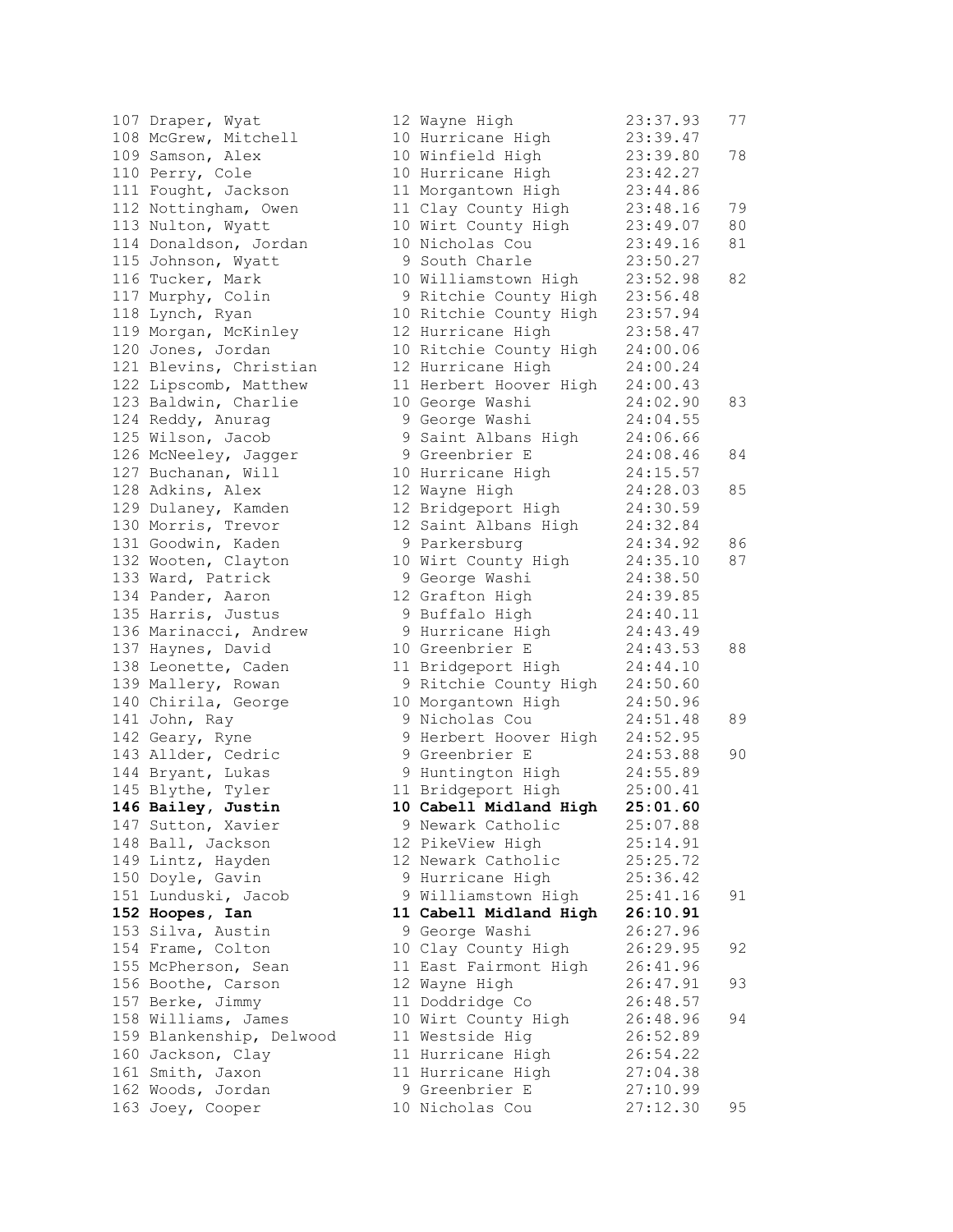| 164 Monroe, Ryan<br>165 Wright, Justin<br>166 Sanders, Tyler<br>167 Mace, Cameron<br>168 Magnum, Lawson<br>169 Keen, Anden<br>170 Deyton, Nicholas<br>171 Mansfield, Brandon<br>172 More, Shay<br>173 Bowyer, Kain<br>174 Sleesman, Tirian<br>175 Hinkle, Tyler<br>176 Lowe, Carter<br>177 Meek, Hunter<br>178 Vincent, Sammy<br>179 Simpkins, Jackson<br>180 Currey, Logan<br>181 Flowers, Alden<br>182 Johnson, Octavian<br>183 Watts, Leyton<br>184 Maynard, Nick<br>185 Jarvis, Brady<br>186 Nall, Justin<br>187 White, Aiden<br>188 Payne, Jason<br>189 Burdette, Silas<br>190 Reinhart, Joshua |       | 10 Wirt County High<br>10 Bridgeport High<br>11 Ironton High School<br>9 South Charle<br>10 Bridgeport High<br>10 Ritchie County High<br>10 Clay County High<br>9 Huntington High<br>12 Wirt County High<br>10 Greenbrier E<br>12 Wirt County High<br>11 Nicholas Cou<br>10 Wirt County High<br>11 Boyd County<br>10 Newark Catholic<br>9 Hurricane High<br>10 Doddridge Co<br>9 Greenbrier E<br>10 Weir High<br>10 South Charle<br>11 Wayne High<br>9 Nicholas Cou<br>12 Weir High<br>12 Ironton High School<br>9 George Washi<br>9 Clay County High<br>10 Bridgeport High |    |    |    | 27:12.85<br>27:30.89<br>27:32.62<br>27:44.95<br>27:45.76<br>27:48.04<br>27:53.01<br>28:13.55<br>28:18.00<br>28:18.40<br>28:48.44<br>28:49.03<br>29:02.41<br>29:20.24<br>29:22.95<br>29:30.37<br>29:36.71<br>29:52.92<br>30:02.92<br>31:15.80<br>31:40.26<br>31:42.42<br>32:01.23<br>32:25.49<br>32:25.74<br>32:58.90<br>35:07.46 | 96<br>97<br>98<br>99<br>100<br>101<br>102 |      |      |
|------------------------------------------------------------------------------------------------------------------------------------------------------------------------------------------------------------------------------------------------------------------------------------------------------------------------------------------------------------------------------------------------------------------------------------------------------------------------------------------------------------------------------------------------------------------------------------------------------|-------|-----------------------------------------------------------------------------------------------------------------------------------------------------------------------------------------------------------------------------------------------------------------------------------------------------------------------------------------------------------------------------------------------------------------------------------------------------------------------------------------------------------------------------------------------------------------------------|----|----|----|----------------------------------------------------------------------------------------------------------------------------------------------------------------------------------------------------------------------------------------------------------------------------------------------------------------------------------|-------------------------------------------|------|------|
| 191 Henderson, Chase                                                                                                                                                                                                                                                                                                                                                                                                                                                                                                                                                                                 |       | 9 George Washi                                                                                                                                                                                                                                                                                                                                                                                                                                                                                                                                                              |    |    |    | 36:30.17                                                                                                                                                                                                                                                                                                                         |                                           |      |      |
| 192 Dye, Joshua                                                                                                                                                                                                                                                                                                                                                                                                                                                                                                                                                                                      |       | 11 Buffalo High                                                                                                                                                                                                                                                                                                                                                                                                                                                                                                                                                             |    |    |    | 36:43.99                                                                                                                                                                                                                                                                                                                         |                                           |      |      |
|                                                                                                                                                                                                                                                                                                                                                                                                                                                                                                                                                                                                      |       | Team Scores                                                                                                                                                                                                                                                                                                                                                                                                                                                                                                                                                                 |    |    |    |                                                                                                                                                                                                                                                                                                                                  |                                           |      |      |
| Rank Team                                                                                                                                                                                                                                                                                                                                                                                                                                                                                                                                                                                            | Total | $\mathbf 1$                                                                                                                                                                                                                                                                                                                                                                                                                                                                                                                                                                 | 2  | 3  | 4  | 5                                                                                                                                                                                                                                                                                                                                | $*6$                                      | $*7$ | $*8$ |
| 1 Winfield High<br>Total Time:<br>1:35:58.52<br>19:11.71<br>Average:                                                                                                                                                                                                                                                                                                                                                                                                                                                                                                                                 |       | 55<br>5                                                                                                                                                                                                                                                                                                                                                                                                                                                                                                                                                                     | 7  | 10 | 13 | 20                                                                                                                                                                                                                                                                                                                               | 47                                        | 78   |      |
| 2 Morgantown High<br>Total Time: 1:35:30.89<br>Average: 19:06.18                                                                                                                                                                                                                                                                                                                                                                                                                                                                                                                                     |       | 59<br>$\mathbf{1}$                                                                                                                                                                                                                                                                                                                                                                                                                                                                                                                                                          | 9  | 14 | 17 | 18                                                                                                                                                                                                                                                                                                                               | 21                                        | 24   |      |
| 3 Bridgeport High<br>Total Time:<br>1:36:33.08<br>Average:<br>19:18.62                                                                                                                                                                                                                                                                                                                                                                                                                                                                                                                               |       | 67<br>$\mathbf{2}$                                                                                                                                                                                                                                                                                                                                                                                                                                                                                                                                                          | 6  | 11 | 15 | 33                                                                                                                                                                                                                                                                                                                               | 36                                        | 42   |      |
| 4 Cabell Midland High<br>Total Time:<br>1:38:59.65                                                                                                                                                                                                                                                                                                                                                                                                                                                                                                                                                   | 113   | 3                                                                                                                                                                                                                                                                                                                                                                                                                                                                                                                                                                           | 22 | 23 | 27 | 38                                                                                                                                                                                                                                                                                                                               | 46                                        | 64   |      |
| 19:47.93<br>Average:                                                                                                                                                                                                                                                                                                                                                                                                                                                                                                                                                                                 |       |                                                                                                                                                                                                                                                                                                                                                                                                                                                                                                                                                                             |    |    |    |                                                                                                                                                                                                                                                                                                                                  |                                           |      |      |
| 5 Ashland Blazer<br>Total Time:<br>1:41:53.91<br>20:22.79<br>Average:                                                                                                                                                                                                                                                                                                                                                                                                                                                                                                                                | 165   | 25                                                                                                                                                                                                                                                                                                                                                                                                                                                                                                                                                                          | 26 | 31 | 39 | 44                                                                                                                                                                                                                                                                                                                               | 53                                        | 72   |      |
| 6 Wayne High<br>Total Time:<br>1:42:53.94<br>20:34.79<br>Average:                                                                                                                                                                                                                                                                                                                                                                                                                                                                                                                                    | 167   | 8                                                                                                                                                                                                                                                                                                                                                                                                                                                                                                                                                                           | 12 | 29 | 41 | 77                                                                                                                                                                                                                                                                                                                               | 85                                        | 93   |      |
| 7 Hurricane High<br>Total Time:<br>1:43:22.07<br>20:40.42<br>Average:                                                                                                                                                                                                                                                                                                                                                                                                                                                                                                                                | 190   | 28                                                                                                                                                                                                                                                                                                                                                                                                                                                                                                                                                                          | 32 | 37 | 43 | 50                                                                                                                                                                                                                                                                                                                               | 51                                        | 58   |      |
| 8 Ritchie County High<br>Total Time: 1:43:36.00                                                                                                                                                                                                                                                                                                                                                                                                                                                                                                                                                      | 190   | 19                                                                                                                                                                                                                                                                                                                                                                                                                                                                                                                                                                          | 34 | 35 | 45 | 57                                                                                                                                                                                                                                                                                                                               | 62                                        | 63   |      |